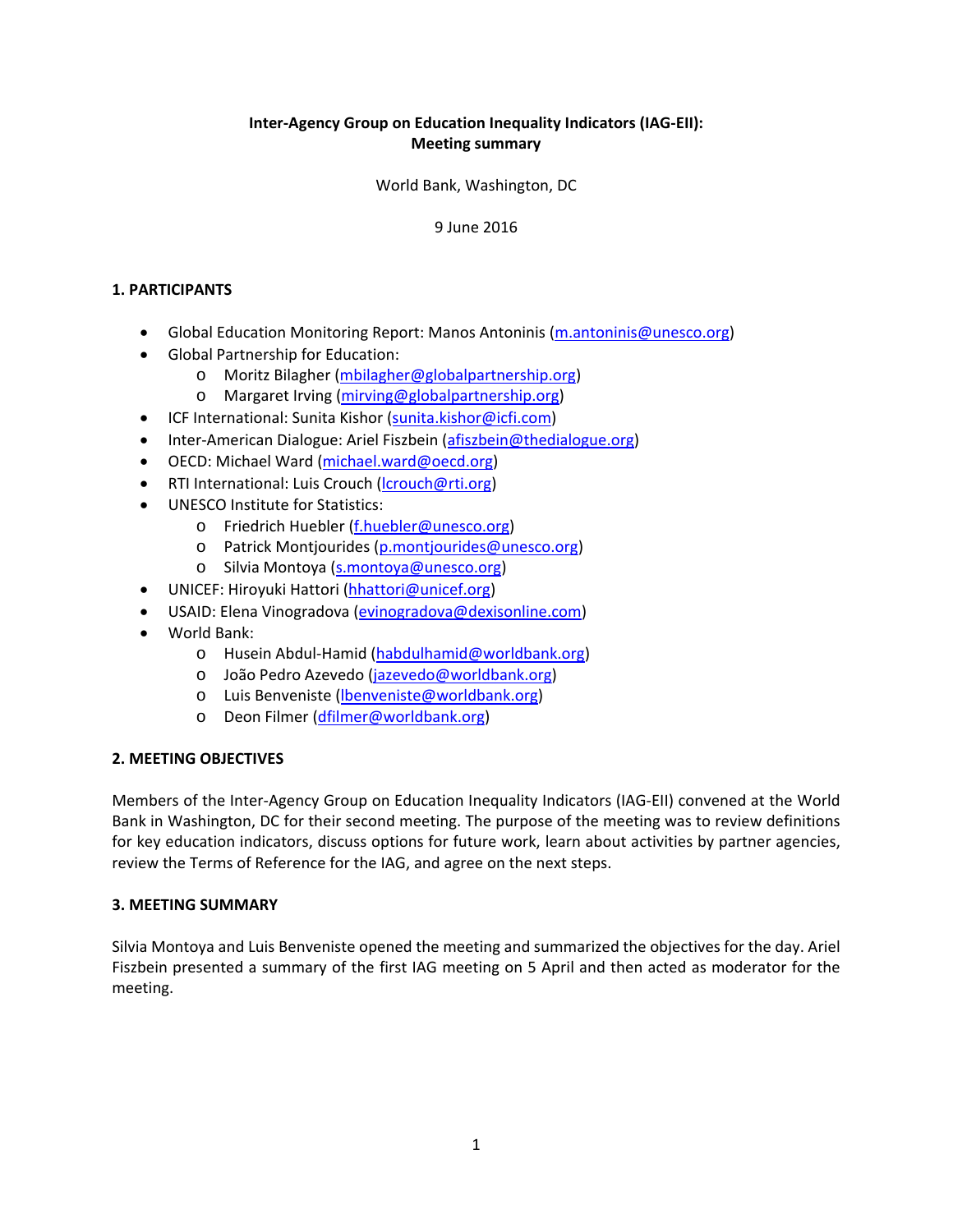# **Review of key indicators**

The next part of the meeting was dedicated to a review of indicator definitions prepared by technical focal points from the GEMR, OECD, UIS, UNICEF, and the World Bank. The session was moderated by Hiroyuki Hattori. Friedrich Huebler presented three indicators for monitoring of SDG 4.1:

- Completion rate (primary, lower secondary, upper secondary)
- Out-of-school rate (primary, lower secondary, upper secondary)
- Percentage of children over-age for grade (primary, lower secondary)

For each indicator, Huebler presented a definition, the purpose of the indicator, the calculation method, a formula, the data required, possible data sources, dimensions for disaggregation, notes on interpretation, and limitations and other comments. The participants proposed modifications to the indicator definitions that will be incorporated into the next draft.

For the completion rate, much of the discussion focused on the age range proposed for its calculation, i.e. the age group 3 to 5 years above the intended age for the last grade of a level of education, and the possible effect on indicator values. This effect will be explained in more detail in the revised definition of the indicator. It was also suggested to say more about the terminology, for example the use of "completion" vs. "attainment". The document should also mention that this "completion rate" is different from the "primary completion rate" disseminated by the World Bank (the latter is called "gross intake ratio to the last grade of primary education" by the UIS).

During the discussion of the out‐of‐school rate the question of treating children in pre‐primary education as out of school, as in the current definition, was raised. The consensus was to leave the definition unchanged but to revisit this issue in the future. For now, some statistics on the prevalence of pre‐primary attendance among primary‐age children will be added to the document. Another issue was the current definition of "attendance" used in DHS and MICS surveys, which refer to attendance at any time of the school year. For simplicity and ease of data collection, this definition was retained but the explanation in the document will be expanded.

For the percentage of children over-age for grade, the group deviated from the proposed definition, which considered all students two years or more above the intended age for their grade as over-age. Some participants felt that this was possibly too strict and moreover not consistent with the definition of the completion rate. As a result, the group recommended modifying the definition by counting only those three years or more above the intended age for their grade as over‐age. However, after the meeting some of the proponents of this revised definition expressed doubts about changing the age standard, in particular because the percentage over-age is a very different indicator than the completion rate. It was also confirmed after the meeting that the WIDE database by the GEMR uses the "two years or more" definition, not "three years or more" as stated during the meeting. The focal points working on the definitions will review this issue as they prepare the next draft of the definitions. Another suggestion of the group was to calculate this indicator not only for primary and lower secondary education, as currently proposed, but also for upper secondary education.

Other results of the discussion were:

 The rationale for selecting a specific age group or range of years for each indicator must be made clear in the documentation.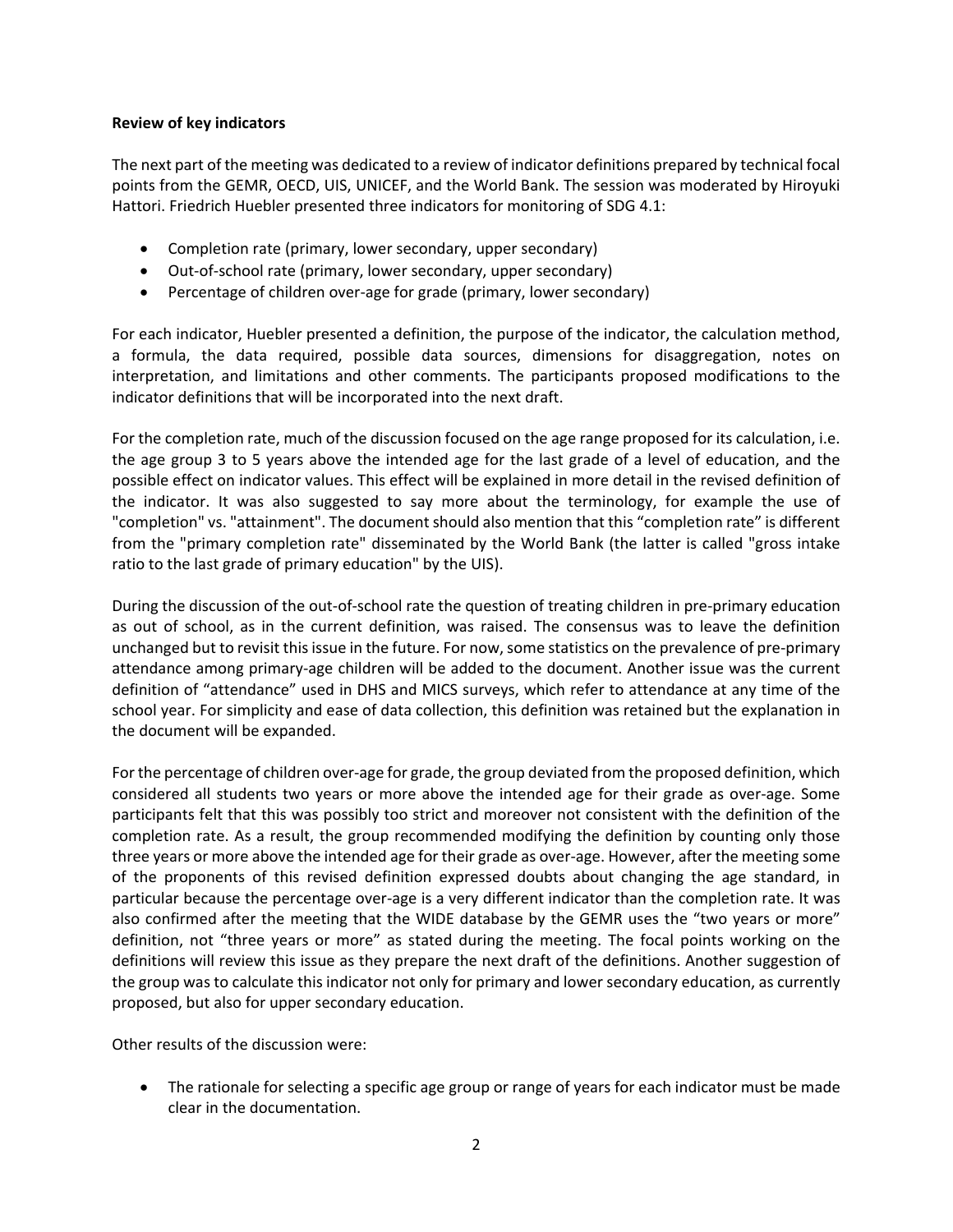- Some remarks on data availability and reliability with regard to disaggregation by disability will be added, for example that sample sizes are small because of low prevalence.
- The section on age adjustment will be expanded. Age adjustment is especially important for indicators calculated for small age groups.
- The document will explain how changes in the duration of individual levels of education can affect indicator values and how this should be taken into account during indicator calculation.
- An annex with links and other resources, for example links to survey data providers or databases with education indicators, may be added to the document

#### **Future activities and roadmap**

In the next session, Patrick Montjourides presented options for future work by the IAG. The session was moderated by Husein Abdul-Hamid. Montjourides described work streams linked to education (e.g. additional indicator definitions), other issues (e.g. quality control with survey data), communication (e.g. the establishment of an IAG website), and possible outputs (e.g. methodological notes, recommendations for data collection, guidelines for analysis of survey data, and an annual publication on education inequalities).

The discussion that followed touched upon several issues, in particular on the extent to which the IAG would engage in data production. There was no consensus on this, with arguments presented for and against a group that would also produce regular outputs, such as an annual report on education inequality or that would fund research on this topic. Some participants leaned towards seeing the IAG as a methodological advisory group that focuses on coordination and harmonization. On the other hand, regular outputs, including well‐defined research studies, were presented as a means to raise the visibility of the IAG and to keep it active.

One point that was stressed was that the work of the IAG must feed into the work of the Technical Coordination Group on the Indicators for SDG 4 – Education 2030 (TCG SDG4‐ED2030) in order to eventually influence countries, for example through the indicator definitions or research carried out by members of the IAG.

# **Work of partners**

The next session, moderated by Manos Antoninis, was on work by partners of the IAG. Michael Ward talked about PIAAC and PISA for Development. PIAAC is currently in the third round of its first cycle, and a second cycle is planned to start in 2018. PISA for Development assesses both 15‐year‐olds in school, as well as (in some countries) 14‐ to 16‐year‐olds out of school. Analysis of PISA data is planned for 2018 and reporting for 2019.

João Pedro Azevedo talked about the Global Micro Database (GMD), an effort by the World Bank that combines data from about 900 surveys on welfare, utilities, demographics and education. Azevedo described the challenge of harmonizing surveys in view of differing national definition and presented some of the tools used at the World Bank to examine the data. He also explained that the datasets could not be redistributed due to limitations imposed by countries. At present, some education indicators cannot be calculated from GMD data because information on grades and years of education is missing, although this is available in about three quarters of all surveys and could be added to the database. After the presentation, representatives of the UIS and the World Bank agreed to collaborate on the production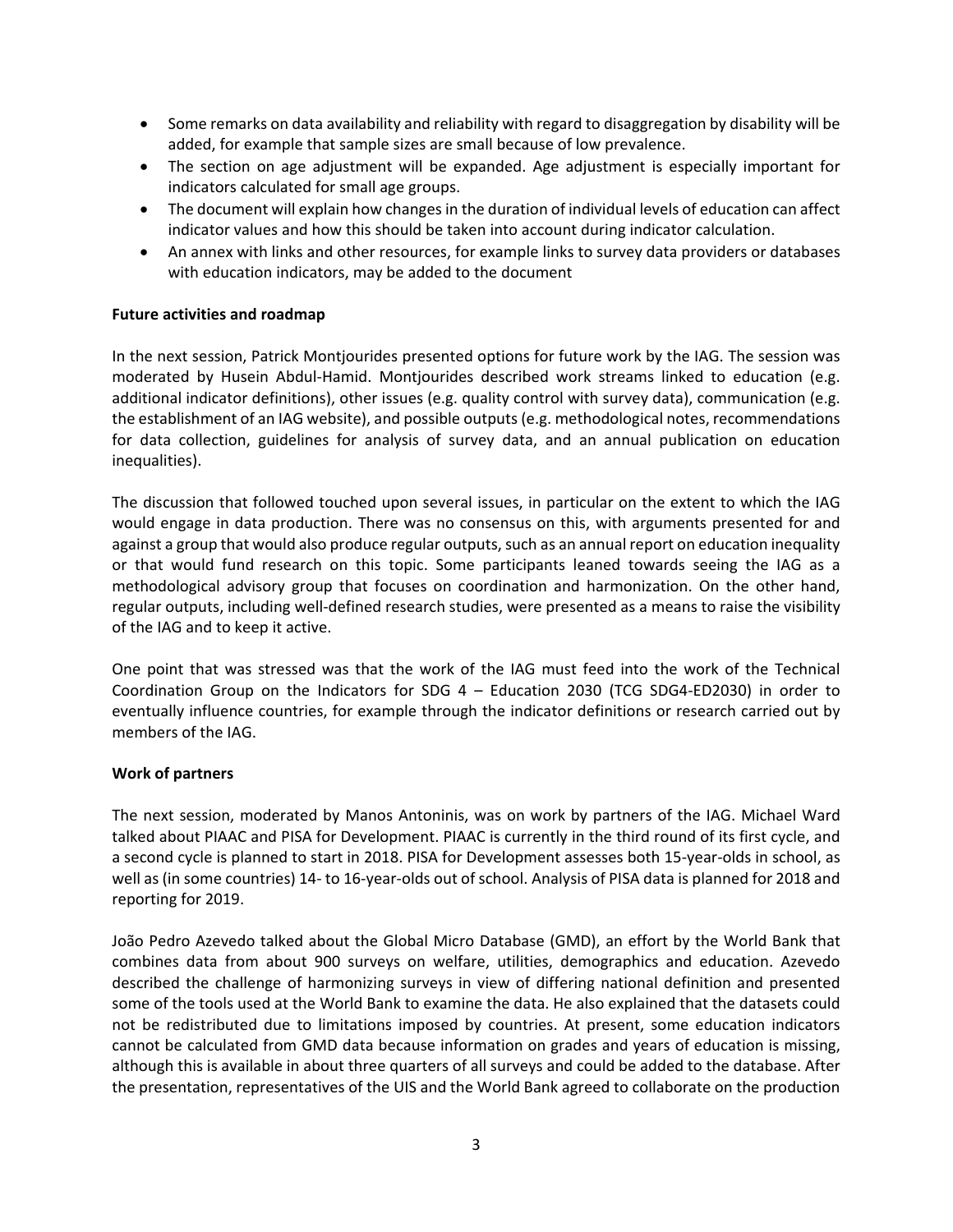of education indicators from GMD, starting with a possible visit of UIS staff to the World Bank to review the database.

# **TOR and governance**

In the afternoon, Ariel Fiszbein moderated a session on the TOR of the IAG. Friedrich Huebler presented a new version of the TOR, inspired by the original concept note for the IAG, a mission statement developed after the first IAG meeting, and the TOR of the Inter-Agency Group for Child Mortality Estimation (IGME).

The responsibilities of the IAG were the main topic of discussion, in particular whether the IAG would be limited to coordination or whether it would also engage in data production. For clarity, it was proposed to rearrange the IAG's activities in two groups: (1) coordination and advocacy, (2) research and other executive functions. As during the earlier session on future activities, the consensus was that the group itself would not produce data but that data production would be carried out independently by the organizations represented in the IAG, following the guidance of the group. The creation of a database to monitor SDG 4 targets would be the responsibility of the UIS, using data from different providers and relying on the expertise and recommendations of the IAG.

The structure and working procedures of the group were also discussed. In the draft reviewed at the meeting, the members of the IAG were not listed individually; they should be mentioned, with some criteria for membership as guidance in case other agencies wish to join the IAG in the future. It was also suggested to make clear that the IAG was not a group that countries could join.

The proposed TOR suggested that there would not be a permanent separate Expert Group, but that such groups would be convened as needed. Absent from the draft was a point about linkages between the IAG and the TCG and the SDG 4 – Education 2030 Steering Committee; this has to be added.

The issue of funding – of core activities and special projects – was not resolved, and the frequency of future meetings of the group is also unclear.

Lastly, there were some questions about the current name of the IAG and whether it captured its purpose and responsibilities. As one alternative, "IAG on Education Indicators" was mentioned but this topic was not pursued further at the meeting.

# **Next steps**

The final session of the day, moderated by Ariel Fiszbein, was on the next steps for the IAG. It was proposed to revise the indicator definitions and TOR within the following two weeks and to share them with the other group members for their review.

Outreach to the TCG SDG4‐ED2030 (next meeting in October 2016) would be assured through the IAG members that are also members of the TCG (Husein Abdul-Hamid, Manos Antoninis, Hiroyuki Hattori, Silvia Montoya, Michael Ward).

The group also identified possible candidates for the next round of indicator definitions: the pre‐primary GER, the percentage of primary‐age children in pre‐primary education, and the gross intake ratio to the last grade. The next meeting of the IAG would be after the October meeting of the TCG.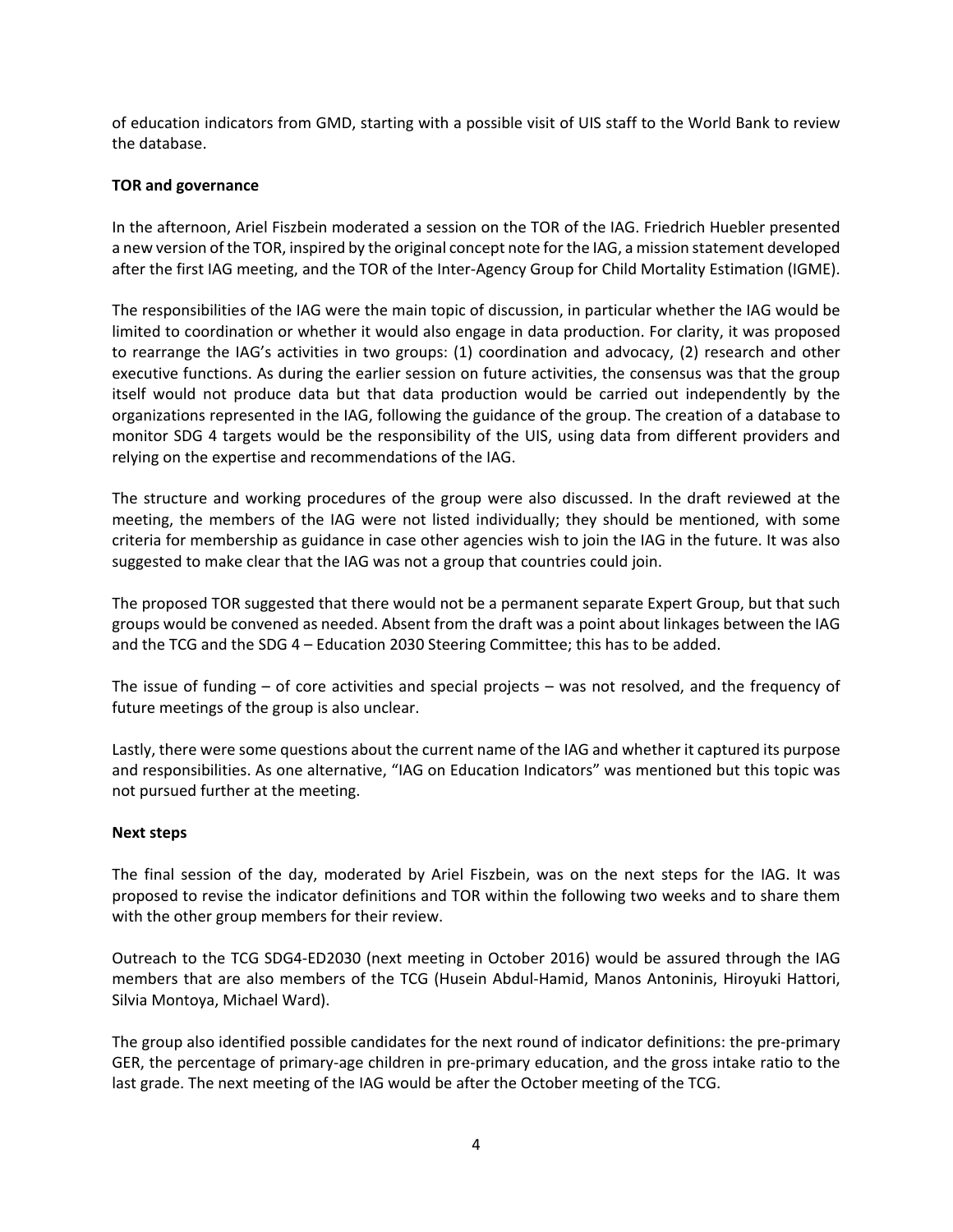# **4. FOLLOW‐UP**

- Focal points from the GEMR, OECD, UIS, UNICEF and the World Bank will collaborate on the next revision of the indicator definitions, which will then be presented to the IAG. It was suggested to give the IAG members two days to comment, with silence interpreted as approval.
- The UIS will draft a revised version of the TOR and share them with the other IAG members. The responsibilities of the IAG, in particular, need further clarification.
- The UIS will contact the World Bank to explore options for adding additional variables to the Global Micro Database that could be used to calculate some of the disaggregated indicators needed for monitoring of SDG 4.